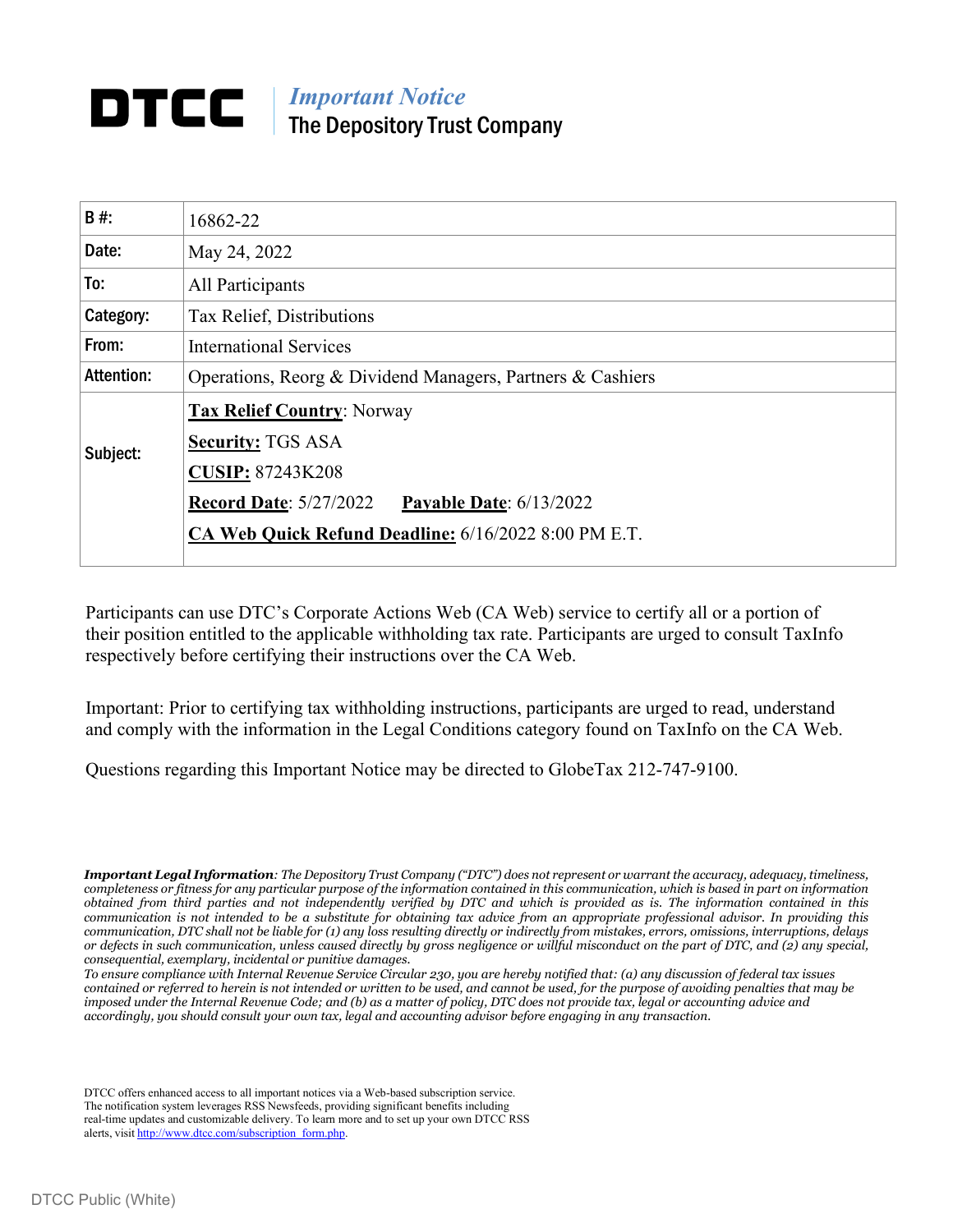



**TGS ASA** has announced a cash dividend and **BNY Mellon** acts as the Depositary for the Depositary Receipt ("DR") program.

Participants may use DTC's Corporate Actions Web ("CA Web") instructions tab to certify all or a portion of their position entitled to each applicable withholding tax rate. Use of this instruction method will permit entitlement amounts to be paid through DTC. By making submissions of such certifications the submitter warrants that it has the required authority to make them, that the party for which the submission is made is eligible therefore, and will indemnify, as applicable, Globe Tax Services, Inc., the applicable depositary, the applicable custodian, and other acting, directly or indirectly, in reliance thereon, including for any inaccuracy therein. By electing, Participants agree to the **Agreements, Fees, Representations and Indemnification from Participants and Beneficial Owners** below.

Holders will receive the dividend net of the full Norwegian statutory withholding tax rate of 25% with the possibility to reclaim through the quick refund or standard long form process.

### **INDIVIDUALS CLAIMING OVER 1,839 DRs THROUGH QUICK REFUND MUST PROVIDE A CERTIFICATE OF RESIDENCY (COR).**

**CORS MUST BE CERTIFIED FOR A TAX YEAR WITHIN THREE YEARS OF THE YEAR OF ORD PAY DATE.** 

| <b>DIVIDEND EVENT MATRIX</b> |               |                                  |                                 |                     |                    |                             |                 |
|------------------------------|---------------|----------------------------------|---------------------------------|---------------------|--------------------|-----------------------------|-----------------|
| <b>ISSUE</b>                 | <b>CUSIP#</b> | <b>UNDERLYING</b><br><b>ISIN</b> | <b>DR RECORD</b><br><b>DATE</b> | <b>ORD PAY DATE</b> | <b>DR PAY DATE</b> | <b>RATIO</b><br>(DR to ORD) | <b>ORD RATE</b> |
| <b>TGS ASA</b>               | 87243K208     | NO0003078800                     | 05/27/2022                      | 06/02/2022          | 06/13/2022         | 1:1                         | NOK 1.36        |

| <b>*FEES &amp; DEADLINES*</b> |                                               |                                 |                          |                                 |                                                   |                                                  |
|-------------------------------|-----------------------------------------------|---------------------------------|--------------------------|---------------------------------|---------------------------------------------------|--------------------------------------------------|
| <b>FILING METHOD</b>          | <b>BATCH</b>                                  | <b>PAYMENT</b><br><b>METHOD</b> | <b>CUSTODIAL</b><br>FEE. | <b>DSC FEE</b>                  | <b>MINIMUM FEE</b><br><b>PER BENEFICIAL OWNER</b> | <b>FINAL SUBMISSION</b><br><b>DEADLINE (ESP)</b> |
| <b>QUICK REFUND</b>           | APPROX. 6-8<br><b>WEEKS FROM</b><br>DEADLINE. | <b>DTC</b>                      | NO FEE                   | <b>UP TO \$0.0075 PER</b><br>DR | N/A                                               | <b>JUNE 16, 2022</b><br>8.00 P.M. ET             |
| <b>LONG FORM</b>              | POST PAY<br>DATE;<br><b>ONGOING</b>           | CHECK OR<br><b>ACH</b>          | NO FEE                   | <b>UP TO \$0.01 PER DR</b>      | \$25.00                                           | <b>OCTOBER 1, 2027</b>                           |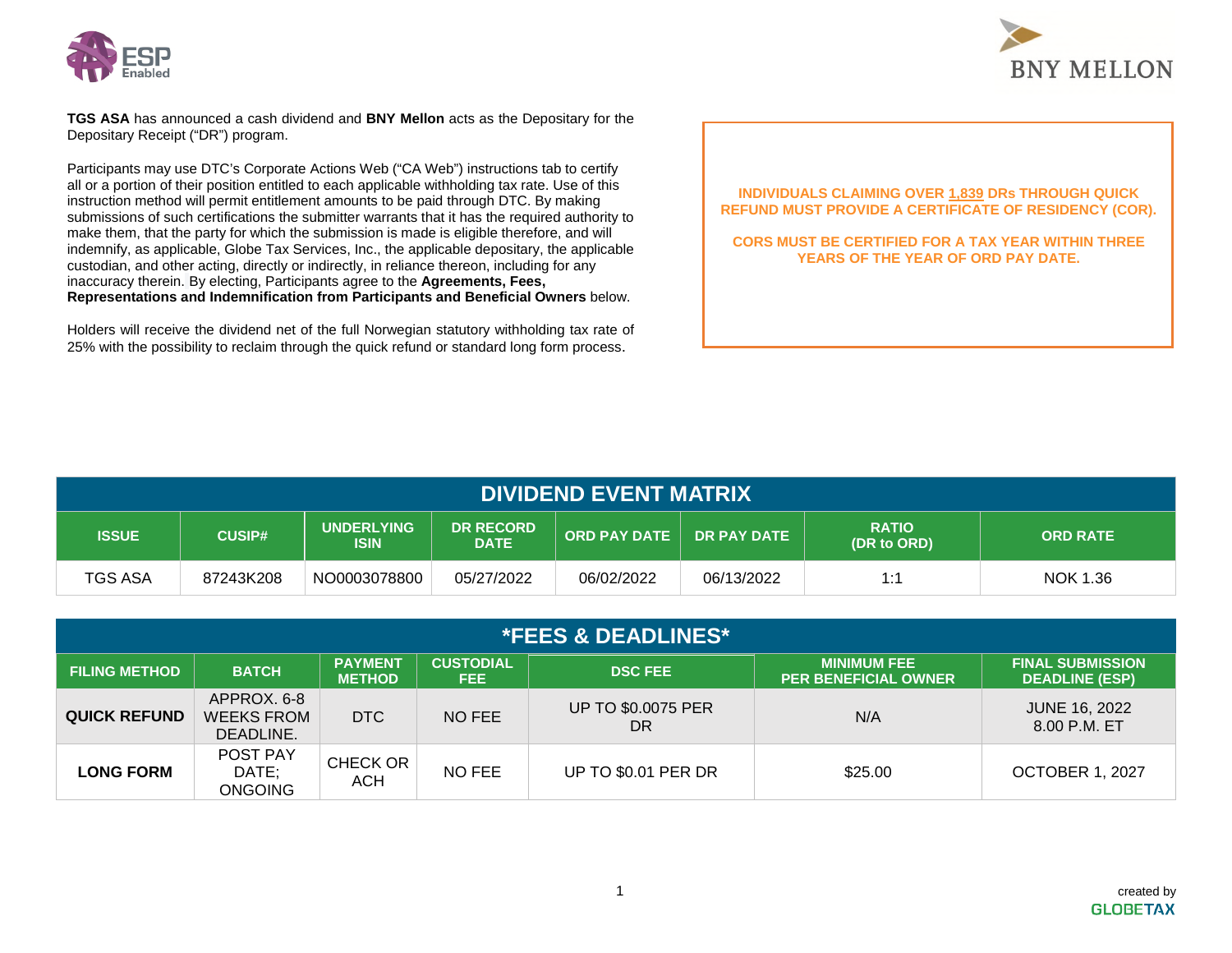#### **Agreements, Fees, Representations and Indemnification from Participants and Beneficial Owners**

This tax relief assistance service is wholly voluntary and discretionary and outside the terms and conditions of any applicable deposit agreement. BNY Mellon undertakes no duty or obligation to provide this service, and may reject or decline any or all proposed electing participants or holders in its sole discretion. We hereby accept and agree to pay the fees of BNY Mellon disclosed in the DTC Important Notice posted for this event and type of claim we are submitting (Quick Refund or Long Form) and any other charges, fees or expenses payable by or due to BNY Mellon or its agents, including the (respective) custodian, in connection with the tax reclaim process, or to tax authorities or regulators (which fees, charges or expenses may be deducted from the dividend or any other distribution or by billing or otherwise in BNY Mellon's discretion). We hereby agree that any such fees, charges or expenses may be due and payable whether or not a successful reduction in rate or reclamation is obtained. We hereby acknowledge that fees paid to BNY Mellon may be shared with its agents and affiliates.

We hereby agree in addition to statutory and documentation requirements, and the deduction of fees, tax relief benefits will be subject to review and approval, and potential audits by the applicable custodian and applicable tax regulators, and that BNY Mellon is not providing any legal, tax, accounting or other professional advice on these matters and has expressly disclaimed any liability whatsoever for any loss howsoever arising from or in reliance hereto. Participants and/or investors should seek advice based upon their own particular circumstances from an independent tax advisor.

We certify to the best of our knowledge that each of the beneficial owners identified are eligible for the preferential rates as stated and we declare that we have performed all the necessary due diligence to satisfy ourselves as to the accuracy of the information submitted to us by these beneficial owners. Furthermore, in the event of an audit we agree to provide any and all documentation required by the respective Tax Authority.

We will be fully liable for any and all claims, penalties and / or interest, including without limitation, any foreign exchange fluctuations associated therewith. BNY Mellon shall not be liable for the failure to secure any tax relief. We expressly agree that BNY Mellon and its agents or affiliates shall not have any liability for, and we shall indemnify, defend and hold each of BNY Mellon and its agents and affiliates harmless from and against, any and all loss, liability, damage, judgment, settlement, fine, penalty, demand, claim, cost or expense (including without limitation fees and expenses of defending itself or enforcing this agreement) arising out of or in connection herewith.

By using this tax relief assistance service, you are authorizing and directing the disclosure of your personal information to the tax agent, the custodian, the tax authority and their respective agents. You acknowledge and agree that such disclosure may involve your personal data being sent to a tax agent, custodian, tax authority and their respective agents located in a country outside of that in which you reside.

# **ELIGIBILITY MATRIX**

**Note: All information related to eligibility and documentation requirements can be found on the [ESP](https://esp.globetax.com/) site by visiting the relevant event and viewing the [Eligibility Matrix.](https://esp.globetax.com/reports/events) If you need access to ESP, please complete the [New User Registration](https://esp.globetax.com/register) form, and our team of market experts would be pleased to help you get set up.** 

## **For each Country's general Eligibility Matrix, please see ESP's [Reference Guide.](https://esp.globetax.com/reference-guide)**



**BNY Mellon offers ESP powered by GlobeTax, an electronic withholding tax submission system. This system allows for the secure and simplified transfer of beneficial owner level data from the Participant to BNY Mellon and creates applicable documentation on the Participants' behalf.** 

**Submit the data online through the web site below, print out the document on letterhead, sign, and mail to BNY Mellon / GlobeTax.** 

**These claims should be submitted through the following web site. (Requires a one-time registration)** 

#### **[https://ESP.GlobeTax.com](https://esp.globetax.com/)**

**Please contact [support@globetax.com](mailto:support@globetax.com) at 212-747-9100 if you have any questions about this process.**

| <b>CONTACT DETAILS</b>       |                                          |  |  |
|------------------------------|------------------------------------------|--|--|
| <b>DOMESTIC PHONE (U.S.)</b> | 1-800-915-3536                           |  |  |
| DOMESTIC FAX (U.S.)          | 1-800-985-3536                           |  |  |
| <b>INTERNATIONAL PHONE</b>   | 1-212-747-9100                           |  |  |
| <b>INTERNATIONAL FAX</b>     | 1-212-747-0029                           |  |  |
| <b>GROUP EMAIL</b>           | NORWAYESP@GLOBETAX.COM                   |  |  |
| <b>COMPANY</b>               | GLOBE TAX SERVICES INC.                  |  |  |
| <b>STREET ADDRESS</b>        | ONE NEW YORK PLAZA, 34TH<br><b>FLOOR</b> |  |  |
| <b>CITY/STATE/ZIP</b>        | NEW YORK, NY 10004                       |  |  |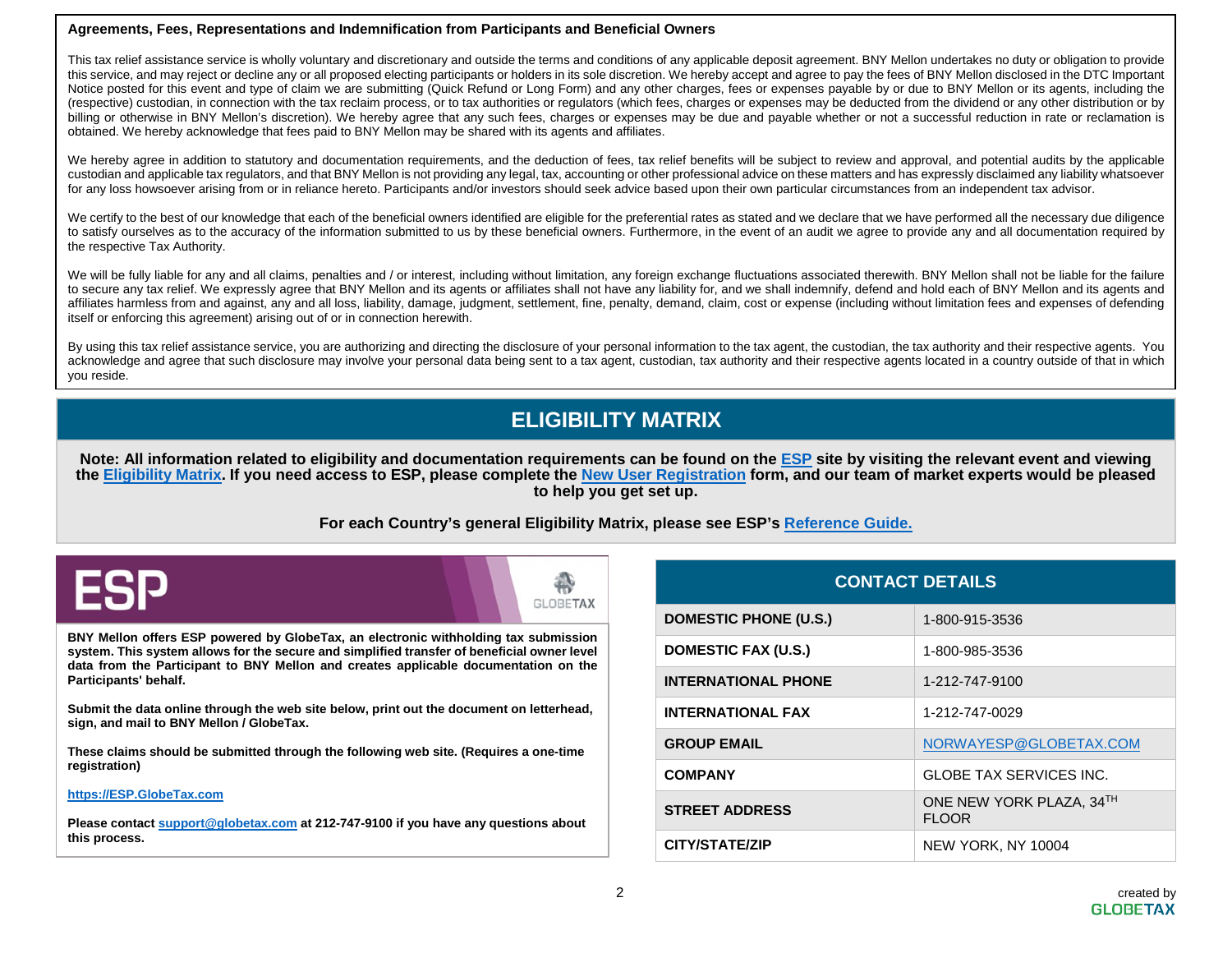# **FREQUENTLY ASKED QUESTIONS (FAQs)**

# **QUICK REFUND QUESTIONS**

| How is the threshold determined for each Norwegian event?                                                           | The threshold is based on an annual dividend distribution of NOK 10,000 per beneficial<br>owner per security. However, if a Norwegian issuing company expects to pay more than one<br>dividend a year, the equivalent share threshold will be divided by the number of events.<br>To convert the threshold to shares:<br>If the local dividend pays in NOK the share threshold is determined based on the<br>expected gross dividend.<br>If the local dividend pays in USD, the gross dividend will be determined using the rate on<br>DR announcement date posted by the Norwegian Central Bank.                                                                               |
|---------------------------------------------------------------------------------------------------------------------|---------------------------------------------------------------------------------------------------------------------------------------------------------------------------------------------------------------------------------------------------------------------------------------------------------------------------------------------------------------------------------------------------------------------------------------------------------------------------------------------------------------------------------------------------------------------------------------------------------------------------------------------------------------------------------|
| May Norwegian residents benefit from the favorable rate?                                                            | No. Norwegian citizens and foreign citizens who are a tax resident of in Norway cannot<br>benefit from quick refund.                                                                                                                                                                                                                                                                                                                                                                                                                                                                                                                                                            |
| How do I know if I have proof of prior payment?                                                                     | Please contact NorwayESP@GlobeTax.com to determine if proof of payment is on file.<br>Otherwise, pre-approval is required.                                                                                                                                                                                                                                                                                                                                                                                                                                                                                                                                                      |
| Why must charities, pensions, RICs, multi-owner trust funds, and similar<br>entities elect at the unfavorable rate? | The NTA no longer recognizes these entities as "residents" under the U.S. - Norway Double<br>Taxation Agreement. As a result, the Administration is rejecting any withholding tax reclaims<br>filed for U.S. tax-exempt entities.<br>Some investors disagree with the NTA's interpretation and wish to continue submitting tax<br>reclaims. GlobeTax will support these investors and continue to file tax reclaims for the<br>impacted entities. However, all Depositary Service Charges and custodial fees (if applicable)<br>must be paid upfront and are not contingent upon any particular outcome                                                                         |
| Will copies of the required documentation be accepted?                                                              | Yes, copies are sufficient for a Quick Refund submission. Please email to<br>NorwayESP@GlobeTax.com.                                                                                                                                                                                                                                                                                                                                                                                                                                                                                                                                                                            |
| Is the Quick Refund process free of charge?                                                                         | No, this tax reclaim assistance service is wholly voluntary and discretionary and outside the<br>terms and conditions of any applicable deposit agreement. BNY Mellon undertakes no duty or<br>obligation to provide this service, and may reject or decline any or all proposed electing<br>participants or holders in its sole discretion. Fees will be charged for this service of up to<br>\$0.0075 per depositary receipt with no minimum, and any other charges, fees or expenses<br>payable by or due to BNY Mellon or its agents, including the custodian or to tax authorities or<br>regulators. Fees paid to BNY Mellon may be shared with its agents and affiliates. |